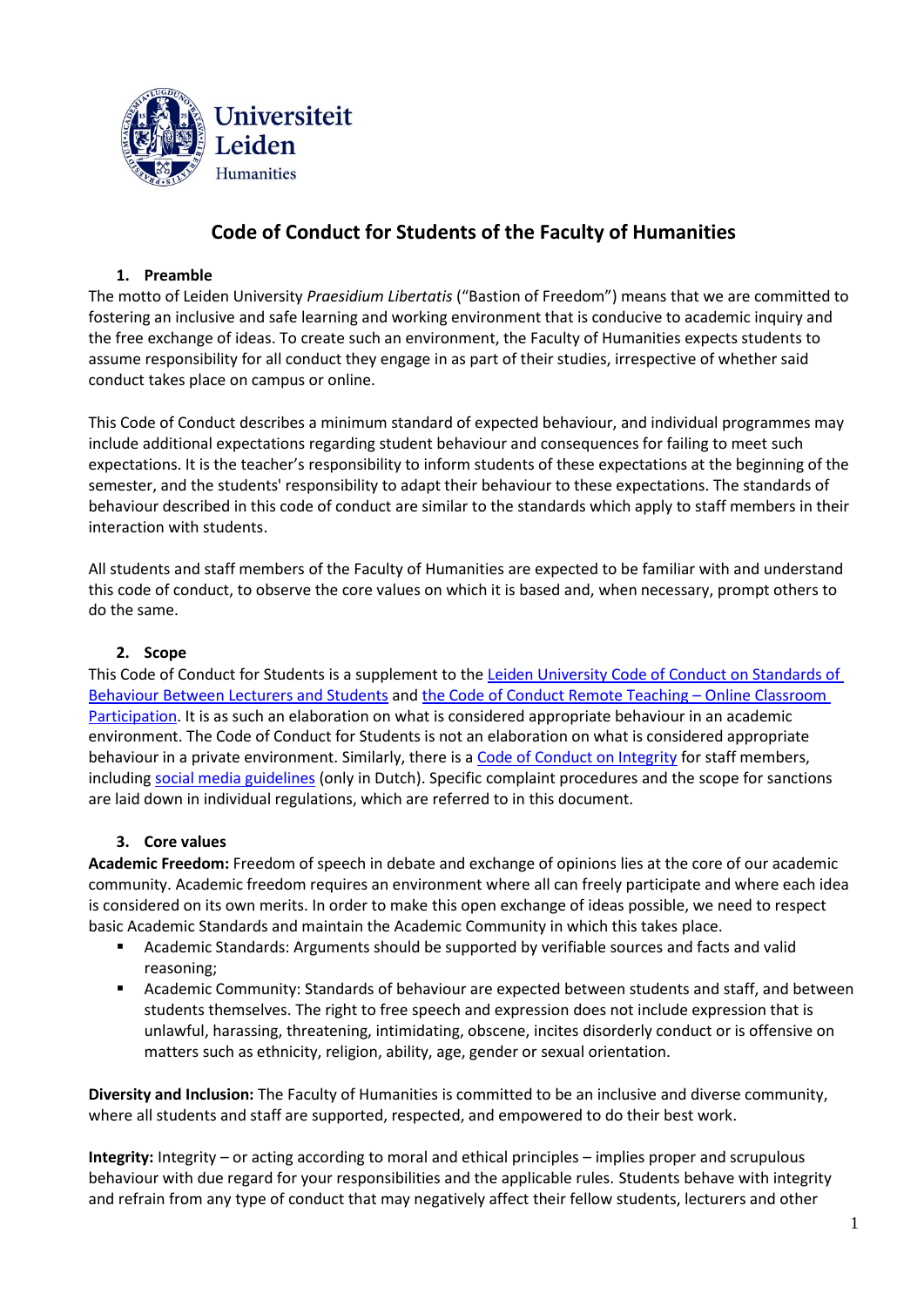

members of staff or the quality of education in general.

## **4. Standards of Behaviour**

The following behavioural expectations apply to all students enrolled in one of the study programmes of the Faculty of Humanities and staff members when interacting with students.

#### *Respect*

In order to establish an inclusive learning environment, students treat their fellow students, lecturers and other members of staff with respect. Amongst other things, they are respectful in their forms of address and manner of communication, both during face-to-face and online interactions. Treating each other with respect means having regard and appreciation for each other and taking one another into account. Within the academic community embodied by the Faculty, this means being open to other ideas, views and ways of thinking, and exchanging, investigating and sharing these views rather than passing judgement.

## *Professional attitude*

Students who are attending classes at the Faculty of Humanities are expected to display a professional attitude. Professional means being involved, making an effort and taking responsibility for your study and work performance. It also means students point out unprofessional behaviour such as breaking promises, quitting and profiting from other people's work, as well as unacceptable behaviour (even if they are a bystander, rather than the victim of any such behaviour).

#### *Unacceptable behaviour*

Unacceptable behaviour refers to behaviour leading to a situation that is sufficiently severe or pervasive that it unreasonably interferes with or limits a student's ability to participate in or benefit from the Faculty's study programmes or activities. Students must refrain from undertaking any kind of unacceptable behaviour. This may include, but is not limited to: physical or verbal aggression, (sexual) harassment, discrimination, (sexual) intimidation, exclusionary behaviour, and (cyber)bullying.

#### *Online conduct in relation to Leiden University*

Students are reminded that unacceptable behaviour conducted online towards other students and staff members, such as harassment or bullying via email or chat, can subject them to Faculty conduct action. While students are responsible for their own behaviour in their personal life, they have a responsibility to conduct themselves in a civil and respectful discourse in all online forums and platforms affiliated with Leiden University.

#### **5. Conduct procedures**

The Faculty of Humanities is committed to protect its students and staff members from any violation of this code of conduct. If you are a victim of such violations or a witness to them, the university provides methods of resolution, resources and point persons to support you.

# *Methods of Resolution*

- When safe, conflicts are best resolved by directly talking to the people involved. If you have issues you want to discuss, do not talk *about* people (be it other students or staff members), but talk *to* them if you feel it is safe to do so.
- If you witness behaviour that violates this Code of Conduct, try and intervene and point out the inappropriate behaviour in a polite but clear manner.
- If, however, the issue cannot be resolved in any of these ways, we encourage you to file [a formal](https://www.student.universiteitleiden.nl/en/study--studying/guidance--advice/complaints/complaints/humanities/)